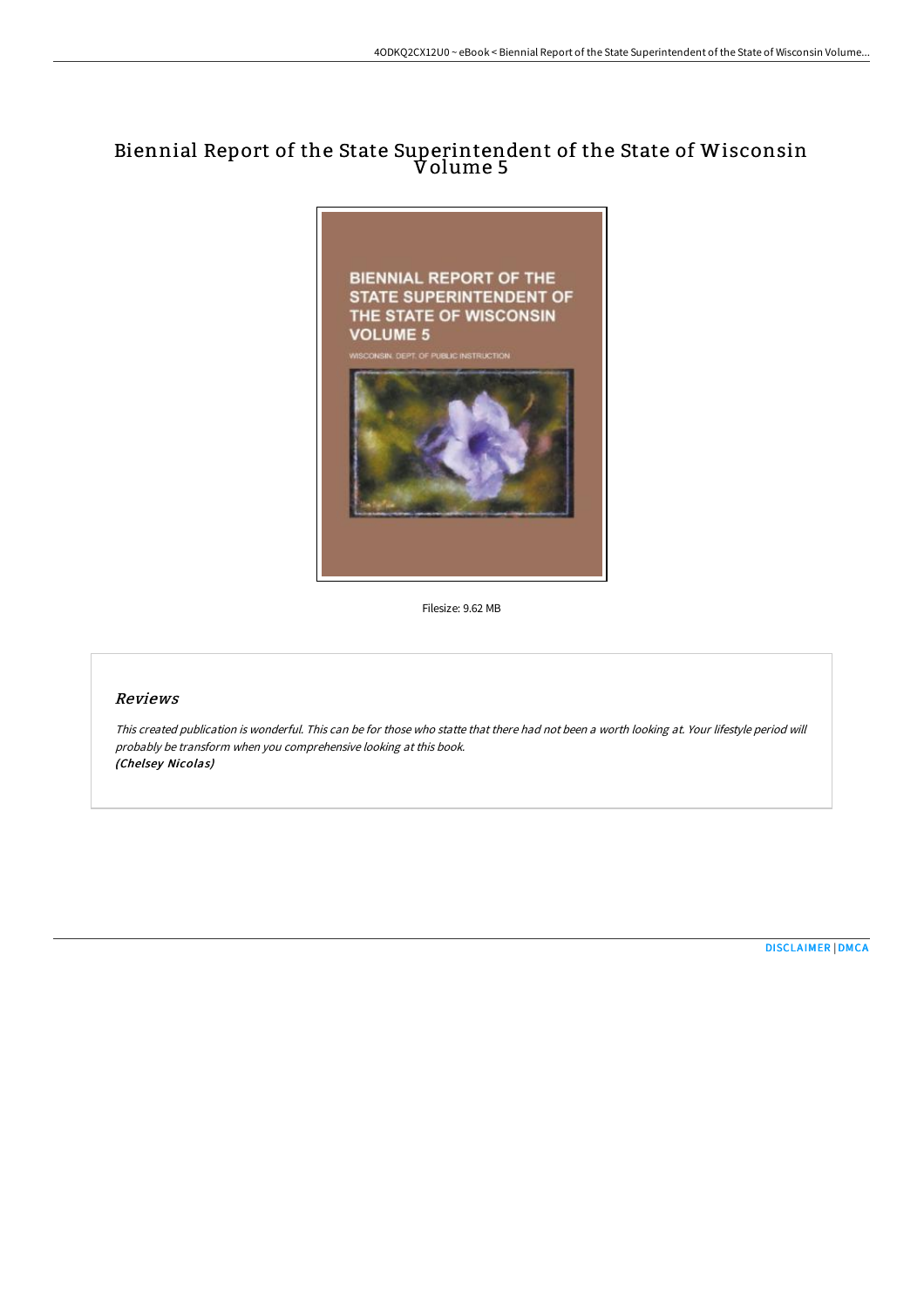## BIENNIAL REPORT OF THE STATE SUPERINTENDENT OF THE STATE OF WISCONSIN VOLUME 5



To save Biennial Report of the State Superintendent of the State of Wisconsin Volume 5 PDF, please refer to the web link beneath and download the ebook or have accessibility to other information which are relevant to BIENNIAL REPORT OF THE STATE SUPERINTENDENT OF THE STATE OF WISCONSIN VOLUME 5 ebook.

Rarebooksclub.com, United States, 2013. Paperback. Book Condition: New. 246 x 189 mm. Language: English . Brand New Book \*\*\*\*\* Print on Demand \*\*\*\*\*.This historic book may have numerous typos and missing text. Purchasers can usually download a free scanned copy of the original book (without typos) from the publisher. Not indexed. Not illustrated. 1892 edition. Excerpt: .the year as they had opportunity, and on comparing their impressions, unite in the opinion that the school is doing for the pupils in attendance most valuable work, Milwaukee School. and that which should ba profitable to them and to the state when they take on themselves the responsibilities of teachers in our public schools. It is not possible in the brief space of this report to mention all the things worthy of notice in so complex an organization, embracing so many individuals from kindergarten to college grades. Yet the alertness and freedom in recitation, the readiness to give and take suggestions exhibited in some classes, whether due to the skill of the individual teacher or to the general influence of the school, are in either case very satisfactory and deserving of favorable comment. For the teacher to direct the work of the class as a leader rather than through the force of authority seems in a normal school dealing with teachers and those about to become teachers, very appropriate and desirable. The easy use of our language, the apparent fluency and readiness of speech manifested in some of the higher classes was such as might, be expected of advanced students, but is not always found. Conference with diFerent members of the faculty brings out the fact that the requirements of the present course of study have not been found altogether satisfactory or easy of adjustmsnt. Nor is ths reason for this far to...

Read Biennial Report of the State [Superintendent](http://techno-pub.tech/biennial-report-of-the-state-superintendent-of-t-1.html) of the State of Wisconsin Volume 5 Online  $\Rightarrow$ Download PDF Biennial Report of the State [Superintendent](http://techno-pub.tech/biennial-report-of-the-state-superintendent-of-t-1.html) of the State of Wisconsin Volume 5